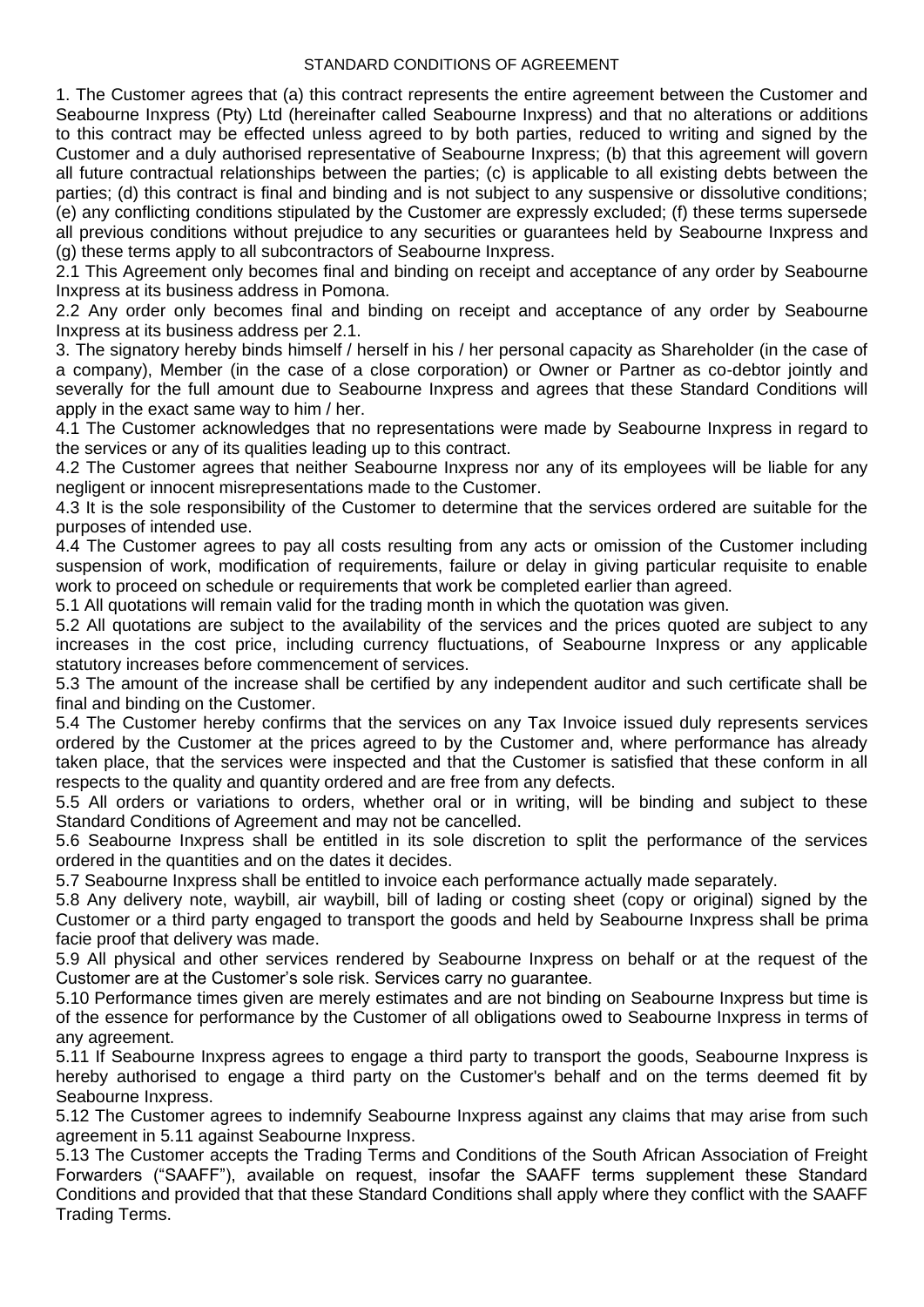5.14 Seabourne Inxpress deals with goods only on the basis that it is neither a common carrier nor a public carrier.

5.15 Seabourne Inxpress does not offer insurance intermediary services to its clients. Seabourne Inxpress holds a bailee's liability policy in its own name to the extent of its potential liability to the client. Any insurance will be subject to such exceptions and conditions as may be imposed by the insurance company or underwriter taking the risk and Seabourne Inxpress shall not be obliged to obtain separate cover for risks so excluded or separate insurance for separate consignments and may insure any or all consignments under any open or general policy. Seabourne Inxpress shall not have any responsibility or liability whatsoever in relation thereto with regards to insurance taken out by the Customer.

5.16 The Customer gives Seabourne Inxpress the right to act in its sole discretion in any manner for the Customers interest or for the public good without incurring any liability in consequence where such action departs from the Customers instructions. Such actions will include disposal.

5.17 Seabourne Inxpress shall have the discretion to choose a tariff rate or premium or declare a liability on behalf of the Customer.

5.18 Seabourne Inxpress shall not be obliged to make any declaration on the nature or value of goods or seek protection or cover or arrange separate handling or storage on the Customer's behalf unless such information and instructions are received in writing.

5.19 The Customer certifies that all information and instructions given are true and comprehensive.

5.20 The Customer certifies that it is the owner or authorised agent of the owner of any goods of which the Customer issues instructions to Seabourne Inxpress and is authorised to bind any authorising owner, sender or consignee to accept the Seabourne Inxpress Standard Conditions.

5.21 The Customer warrants that all goods will be properly, adequately and appropriately packed and loaded in suitable and appropriate unit load devices certified fit for carriage. Seabourne Inxpress reserves the right to insprect the documents or goods consigned by the Customer, to ensure that all documents or goods are capable of carriage to the destination within the standard operating procedures and handling methods of Seabourne Inxpress.

5.22 The Customer authorises Seabourne Inxpress to act as its agent in any action necessary to fulfil the Customers instructions.

5.23 The Customer authorises Seabourne Inxpress to instruct third parties to fulfil instructions on the Customer's behalf without any liability whatsoever to Seabourne Inxpress.

5.24 Seabourne Inxpress shall not without prior written consent accept or deal in bullion, coin, precious stones, jewellery, valuables, antiques, pictures, human remains, livestock or plants.

5.25 Seabourne Inxpress shall not without prior written consent accept or deal in any goods, including radio-active materials, which may be or become dangerous, inflammable or noxious, or which by its nature may injure, damage, taint or contaminate, or in any way whatsoever adversely affect any person, goods or property, including goods likely to harbour or attract vermin or other pests. The Customer warrants that such goods and its packaging and its covering shall comply with any applicable laws, regulations or requirements and all data required shall be prominently marked on the outside cover of such goods.

5.26 The Customer remains liable for all payments due where it instructed Seabourne Inxpress to collect on its behalf.

5.27 Seabourne Inxpress will not make any assumptions of ownership or control on goods insufficiently marked or insufficiently documented.

5.28 Seabourne Inxpress shall not be liable for any discrepancy in quantity or quality of goods under its instruction.

5.29 The Customer will be liable under all circumstances for any duties, taxes, imposts, levies, deposits or out-lays of whatsoever nature levied by or payable to the authorities, intermediaries or other parties at any port or place for or in connection with the goods and whether at the time of entry and/or at any subsequent time, and for any payments, fines, penalties, expenses, loss or damage or whatsoever incurred or sustained by Seabourne Inxpress in fulfilling its instruction.

5.30 The Customer will remain liable for the full and correct amount of any charge or fee whatsoever notwithstanding incorrect invoicing by Seabourne Inxpress.

5.31 The Customer indemnifies and holds harmless Seabourne Inxpress in respect of any claims of a General Average nature which may be made against Seabourne Inxpress and the Customer shall provide such security as may be required by Seabourne Inxpress in this connection.

6.1 No claim under this contract will arise unless the Customer has, within 7 days of the alleged breach or defect occurring, given Seabourne Inxpress 30 days written notice by prepaid registered post to rectify any defect or breach of contract.

6.2 All goods and documents relating to goods including bills of lading and import permits, as well as all refunds, repayments, claims and other recoveries, shall be subject to a special and general lien and pledge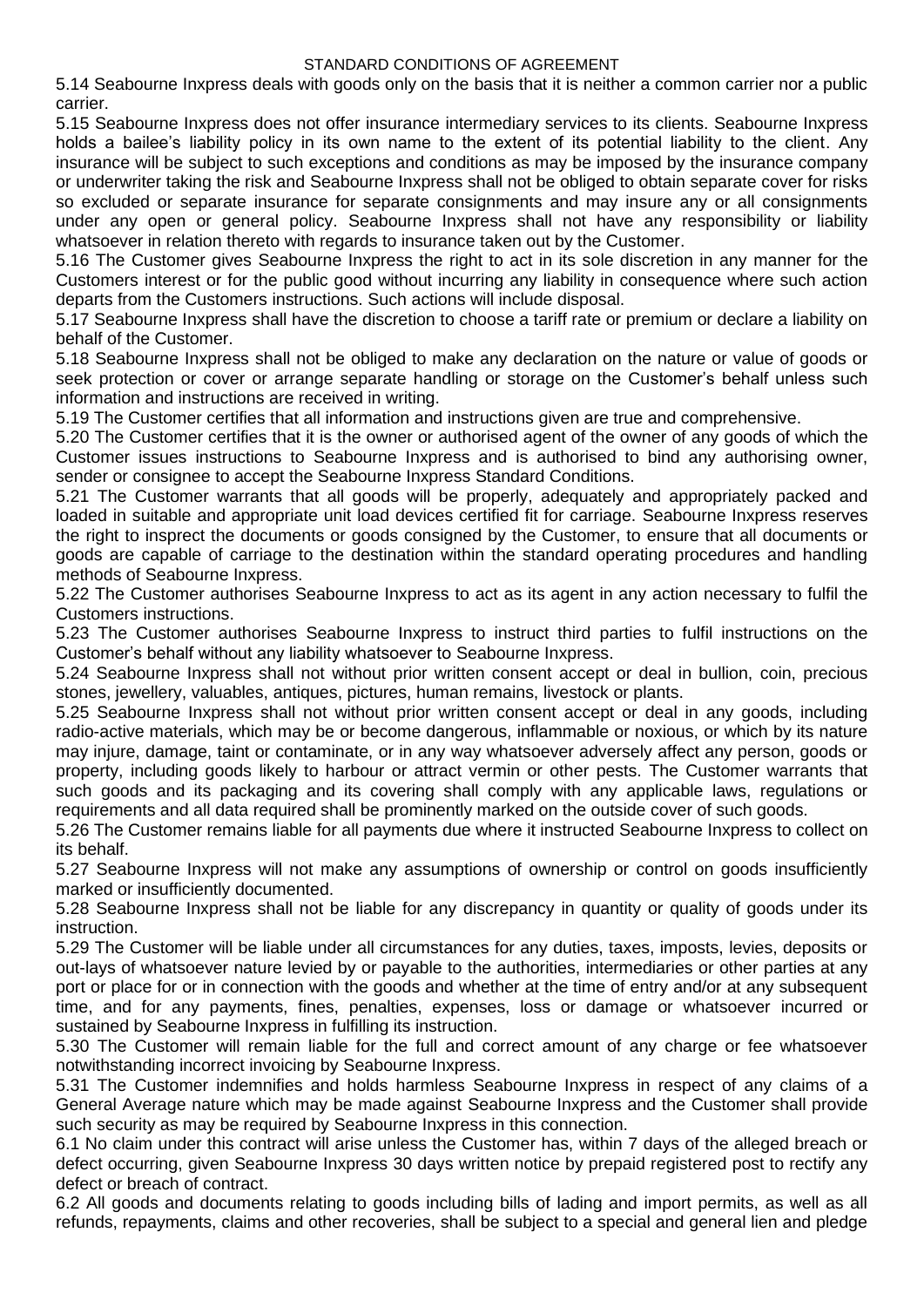either for monies due in respect of such goods or for other monies due to Seabourne Inxpress from the Customer, sender, owner, consignee, importer or the holder of the bill of lading or their agents, if any, for present and past debts and Seabourne Inxpress will be entitled to retain or realise such pledges as it deems expedient at the value as determined in 15. The sworn or realised value of pledged goods will be offset against the Customer's debts and any remaining balance will be paid to the Customer.

6.3 "Goods" means any goods handled, transported or dealt with by or on behalf of Seabourne Inxpress or which come under the control of Seabourne Inxpress or its agents, servants or nominees on instruction of the Customer and includes any container, transportable tank, flat pallet, package or any other form of covering, packaging, container or equipment used in connection with or in relation to such goods.

7.1 Under no circumstances will Seabourne Inxpress or any of its directors, servants or employees be liable for any consequential damages including loss of profits or for any delictual liability of any nature whatsoever.

7.2 The liability of Seabourne Inxpress shall be limited to the payment by Seabourne Inxpress by way of damages of a sum not exceeding the warranty package elected by the Customer that is incorporated in terms hereof, if all conditions thereof are met by all parties, in place by Seabourne or its equivalent per consignment. Other liabilities (if applicable) will be limited to the Airway Bill as per the Warsaw convention (Air transport) or the Bill of Lading (Ocean transport).

8. Delivery of the services to the Customer shall take place at the place of business of Seabourne Inxpress 9. The Customer agrees that the amount contained in a Tax Invoice issued by Seabourne Inxpress shall be due and payable unconditionally at the offices of Seabourne Inxpress (a) cash on order; or (b) if the Customer is a Credit Approved Customer, within 30 days from the end of the month in which a Tax Invoice was issued by Seabourne Inxpress.

10.1 The Customer has no right to withhold payment for any reason whatsoever and agrees that no extension of payment of any nature will be extended to the Customer and any such extension will not be applicable or enforceable unless agreed to by Seabourne Inxpress, reduced to writing and signed by the Customer and a duly authorised representative of Seabourne Inxpress.

10.2 The Customer is not entitled to set off any amount due to the Customer by Seabourne Inxpress against this debt.

10.3 All discounts shall be forfeited if payment in full is not made on the due date.

11.1 The Customer agrees that the amount due and payable to Seabourne Inxpress may be determined and proven by a certificate issued and signed by any director or manager of Seabourne Inxpress, whose authority need not be proven or by any independent auditor. Such certificate shall be binding and shall be prima facie proof of the indebtedness of the Customer.

11.2 Any printout of computer evidence tendered by any party shall be admissible evidence and no party shall object to the admissibility of such evidence purely on grounds that such evidence is computer evidence or that the requirements of the Electronic Communications and Transactions Act 25 of 2002 have not been met.

12.1 The Customer agrees that interest shall be payable at the maximum legal interest rate prescribed by the National Credit Act 34 of 2005 if that Act is applicable, or at double the repo-rate as declared by the Reserve Bank from time to time if that Act is not applicable, on any moneys past due date to Seabourne Inxpress and that interest shall be calculated daily and compounded monthly from the date of acceptance of the order.

12.2 The Customer expressly agrees that no debt owed to Seabourne Inxpress by the Customer shall become prescribed before the passing of a period of six years from the date the debt falls due.

13. The Customer agrees that if an account is not settled in full (a) against order; or (b) within the period agreed in clause 9 above in the case of a Credit Approved Customer; Seabourne Inxpress is: (i) entitled to immediately institute action against the Customer at the sole expense of the Customer; or (ii) to cancel the agreement and take possession of any goods deliverable to the Customer and claim damages. These remedies are without prejudice to any other right Seabourne Inxpress may be entitled to in terms of this agreement or in law.

14. A Credit Approved Customer will forthwith lose this approval when payment is not made according to the conditions of 9 (b).

15. In the event of cancellation, the Customer shall be liable to pay all other costs incurred in gaining possession of the goods. The value of possessed goods or retained pledged goods will be deemed to be the value placed on them by any sworn valuator after such possession and such valuation will be conclusive proof of the value.

16.1 The Customer shall be liable to Seabourne Inxpress for all legal expenses on the attorney-and-ownclient scale incurred by Seabourne Inxpress in the event of (a) any default by the Customer or (b) any litigation in regard to the validity and enforceability of this Agreement. The Customer shall also be liable for